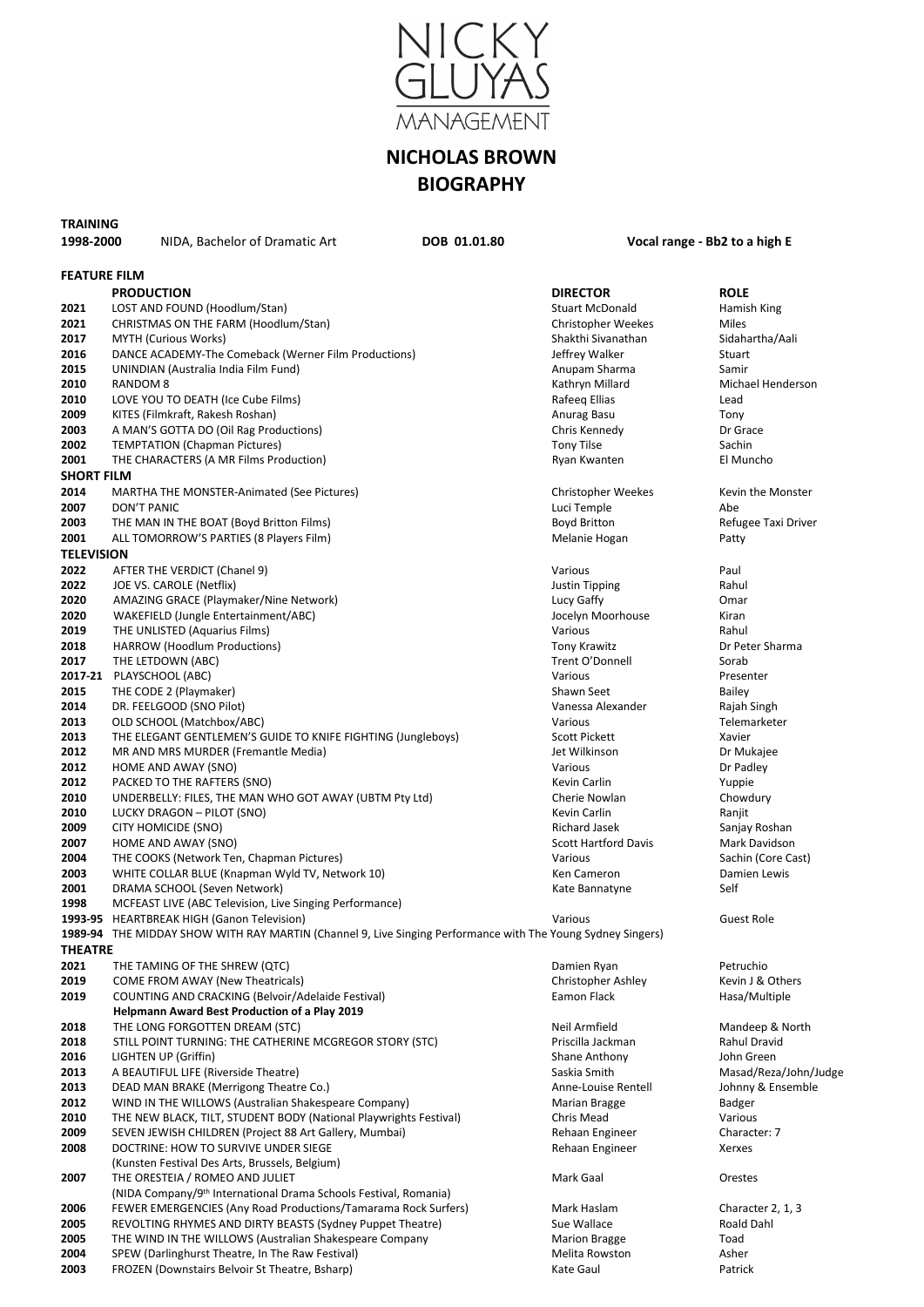| THEATRE CONT. |                                                                 |                         |                              |
|---------------|-----------------------------------------------------------------|-------------------------|------------------------------|
| 2002          | TEACHING THE FAIRIES TO SWIM (ASN Gallery, Playworks)           | David Fenton            | Robert                       |
| 2002          | SPUNKS (SBW Stables Theatre)                                    | Melita Rowston          | Chad                         |
| 2001          | <b>SAINT THEO (Downstairs Seymour Centre)</b>                   | Jim Sharman             | Virgil                       |
|               | <b>MUSICAL THEATRE</b>                                          |                         |                              |
| 2019          | COME FROM AWAY (New Theatricals)                                | Christopher Ashley      | Kevin J/others               |
| 2015          | BEAUTY AND THE BEAST (Disney India)                             | Vikrant Pawar           | Lumiere                      |
| 2015          | JESUS CHRIST SUPERSTAR (Ace Productions, Mumbai)                | Alygue Padamsee         | Jesus                        |
| 2007          | 'MISS BOLLYWOOD' THE SHILPA SHETTY MUSICAL (German and UK Tour, | Cineyug, Michael E Ward | Nick Madhvani                |
|               | Royal Albert Hall, London-Choreographer: Ganesh Hegde)          | The Morani Brothers     |                              |
| 2006          | AVA TORCH & THE BOY BIRDS (Cabaret at BAR ME, Kings Cross)      | Robert Kennedy          | Beebop Boy Bird              |
| 2005-06       | Hi - 5 - SPACE MAGIC (UK, Ireland, Asia, New Zealand Tour)      | Lisa Freshwater         | Understudy to Nathan and Tim |
| 2004          | THAT'S THE TICKET - THE MUSICAL (Tom Mann Theatre)              | <b>Emily Gibson</b>     | Flesh Azair                  |
| 2003          | OPERA X - BURNING BRIDGES: A MUSICAL ODYSSEY (Edge Theatre)     | <b>Andrew Davidson</b>  | Various                      |
|               |                                                                 |                         |                              |
|               |                                                                 |                         |                              |

#### **SINGING**

Upcoming Single' I Spent My Rent On A Record' by Nick Brown's band 'Luck Now' <https://soundcloud.com/luck-now/i-spent-my-rent-on-a-record/s-HYAl6> Nick Brown's single 'Unpredictable' (The Robot Song) released in October 2013 <https://soundcloud.com/moceanrecords/unpredictable-the-robot-song> New Demo Album 2009 [www.myspace.com/nicholasbrownmusic](http://www.myspace.com/nicholasbrownmusic)

Lead Singer with 'Listen Like Thieves' (2006-2007, Recorded lead vocals and co-wrote all album tracks) Lead Singer with 'Nick Brown & The Dithyrambics' (Recorded the single 'Brown' and played live at Candy's Apartment) 2005 Lead Singer with 'The Modernists' - Disco Funk Band (Album 'Big Score' released in 2005 under the Modern Soul label, First two single releases received radio airplay on Triple J, 2DAY FM, FBI, 2SER and Bondi FM, Live performances at many music venues including three sell-out shows at The Basement and The Metro in 2003-2004 go t[o www.myspace.com/modernistsfeaturingnickbrown](http://www.myspace.com/modernistsfeaturingnickbrown)

Vocals and composition with 'The Modernists' for the short film soundtrack 'The Big Birthday Boy' Poontang Productions, Directors: Rory Williamson and Karen Borger

Studied Music and Singing with Peter Cousens, Tim Patson, Anthony Crowley and Amanda Colliver at NIDA 1998-2000 Voice trained with Lynda Moorecroft 1996-1997

Performed nationally and internationally as Choir Captain in the 'Young Sydney Singers' 1989-1994

Recorded albums: 'I Believe' by John Rowles, 'Count Your Blessings' by Normie Rowe for J&B music and 'The Gift of Christmas' by Kamahl for Dino Music 1990-1994

Singer at 'Dame Joan Sutherland's Farewell Concert' 1991 Singer at the 'Newcastle Earthquake Relief Concert' Sydney Entertainment Centre 1989 Singer at 'Carols by Candlelight in the Domain' 1989-1994 Singer with 'Media Music' under the direction of Ken Laing 1989-1994

#### **AWARDS**

Winner of the NIDA graduates '2004 Mike Walsh Fellowship' (Travelled to New York, Los Angeles and London for internship and attachment to several multi-cultural theatre companies including Tamasha Theatre, London)

#### **WRITING**

Screen Writer PLAY SCHOOL ABC 2020 - Co-Author MYTH AND LEGEND Riverside Theatre 2020 Screen Writer THE UNLISTED Episode 12 AquariusFilms/ABC 2018 Co-Author LIGHTEN UP Griffin Theatre 2016 Screen Writer for Aussie Bollywood Musical FAIR + LOVELY Screen Writer for Australian Film BLUE FAIRY

#### **ADDITIONAL SKILLS**

In 2013 and 2014 Nicholas hosted [SBS](http://en.wikipedia.org/wiki/Special_Broadcasting_Service) Radio's PopDesi - the biggest Bollywood, Bhangra and Desi pop playing on Australian digital radio, online and mobile.

Founder and Artistic Director of BROWN Theatre: A theatrical voice for 'bronzed' Aussies

Playwright for 'Rain Supreme' and 'The Glass Soul' produced by BROWN Theatre in association with 'Short and Sweet' Play Festival 2004/2005 at The Newtown Theatre

Completed the 'ABC Film and Television Workshop' held at the ABC Studios and The Australian Film,Television and Radio School (AFTRS) 2000, Director: Michael Carson

Studied Movement and Dance with Keith Bain, Julia Cotton and Kirsty Reilly at NIDA 1998-2000